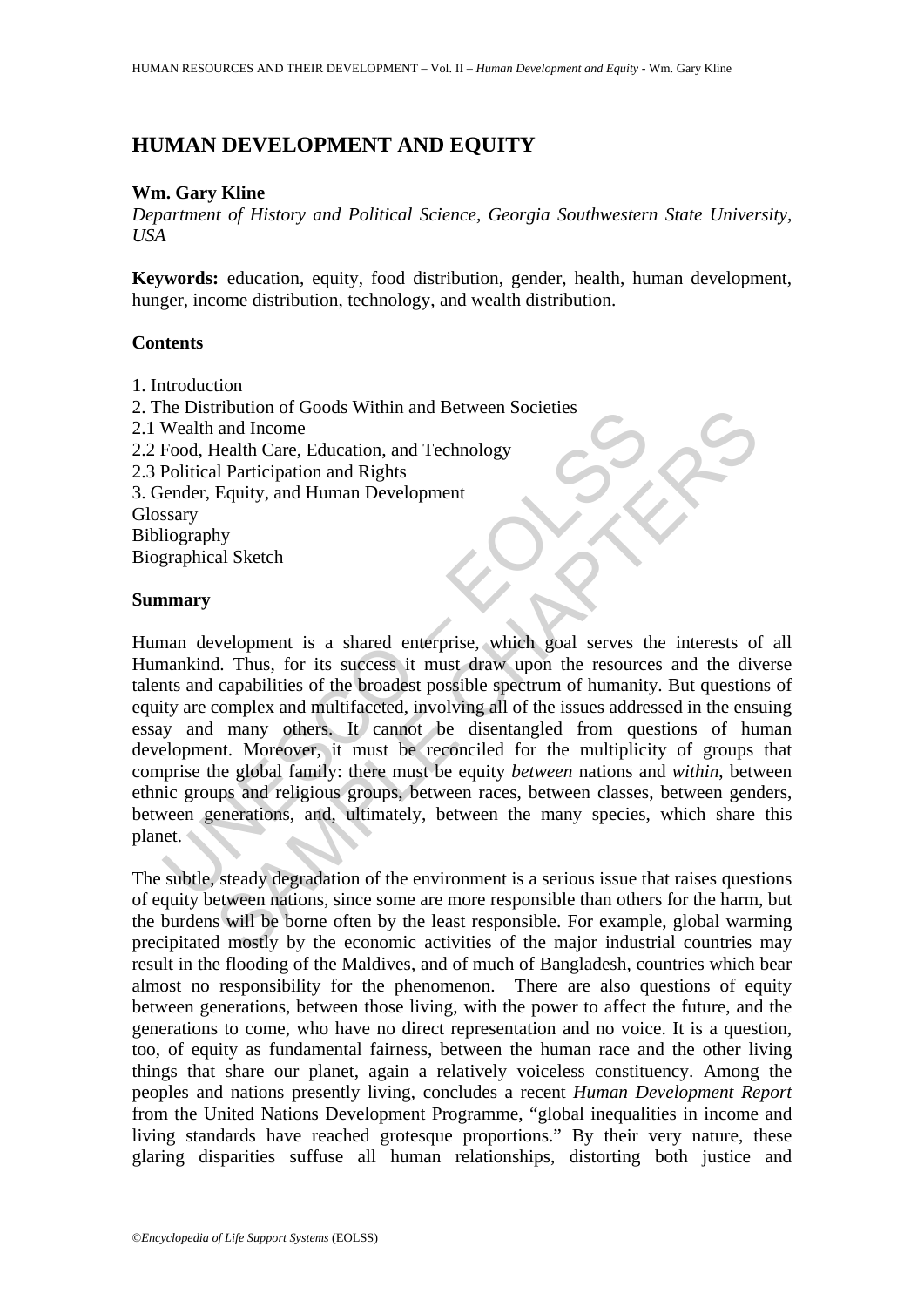development. They degrade the level of discourse, driving people to extremes and alienating them from one another, complicating all efforts to promote human development, peace, and justice.

Inequities are not easily reversed, but must be addressed directly. Emphatically, neither human development nor equity can be assumed as a by-product of economic growth or any other facile or automatic process. Both equity and human development depend for their realization on a spirit of justice and of mutual respect, concern, and empathy. They require also commitments to equal rights, with appropriate codes for the protection of all peoples, and to an open and fair structure of participation, at local, national, and global levels. Equity and human development are, thus, inextricably interwoven; one cannot be realized without the other. Indeed, this is the large lesson gleaned from past efforts to promote development: neither valued end can be realized without the extraordinary work and commitment of a united front of dedicated people of good will and reason.

### **1. Introduction**

reason.<br> **atroduction**<br>
ples all over the world and throughout history have demons<br>
ples all over the world and throughout history have demons<br>
cern for justice. The realization of justice is a universal theme fe<br>
ethics, From the same of states and throughout history have demonstrated a persistic dianomization of justice is a universal theme found in philoss religion, world literature and myths, politics, law, and in the thought religion, Peoples all over the world and throughout history have demonstrated a persistent concern for justice. The realization of justice is a universal theme found in philosophy and ethics, religion, world literature and myths, politics, law, and in the thought and daily struggles of peoples everywhere to provide for themselves and their children decent, fulfilling lives. Most would agree that one measure of the progress of a society is the degree to which its laws conform to accepted standards and notions of justice. While one can discern broad agreement regarding many facets of justice, the subject is notoriously complex and people disagree in the details of what constitutes justice in a given situation. Lawmakers may attempt to embody notions of justice in their products, but laws frequently are admixed with elements of self-interest and confused thought, so that a country's legal system will not accord fully with justice. The same may be said of any social system.

This realization leads us further to the concept of *equity*. If every legal and social system is in some degree flawed, then true justice resides not in the letter of the law, but in the spirit. Equity has been defined variously as fairness, impartiality, and the application of principles derived from conscience or natural law; and it flows from the belief that the rules and the ordinary workings of a society may not always eventuate in justice. Especially in contemporary times it connotes, as well, egalitarianism and democratization. That is, a measure of equality is expected in any developed society, such that laws are evenly applied, goods and burdens are not too disproportionately assigned, and the essential underpinnings of mutual respect and social cohesion are established. Equity may be viewed, thus, as a major goal of any decent society and as one of the most deeply rooted aspirations of Humankind as a whole.

Justice qua equity, however, is central not merely for psychological reasons, i.e., not simply because people crave justice. But it is indeed bound inextricably with human development, though again in highly complex ways. The notion of human development, or a developed existence, has likewise been debated for many centuries. There is a broad consensus about the elements of human development, though, which has emerged in the contemporary period. For example, it is generally accepted that human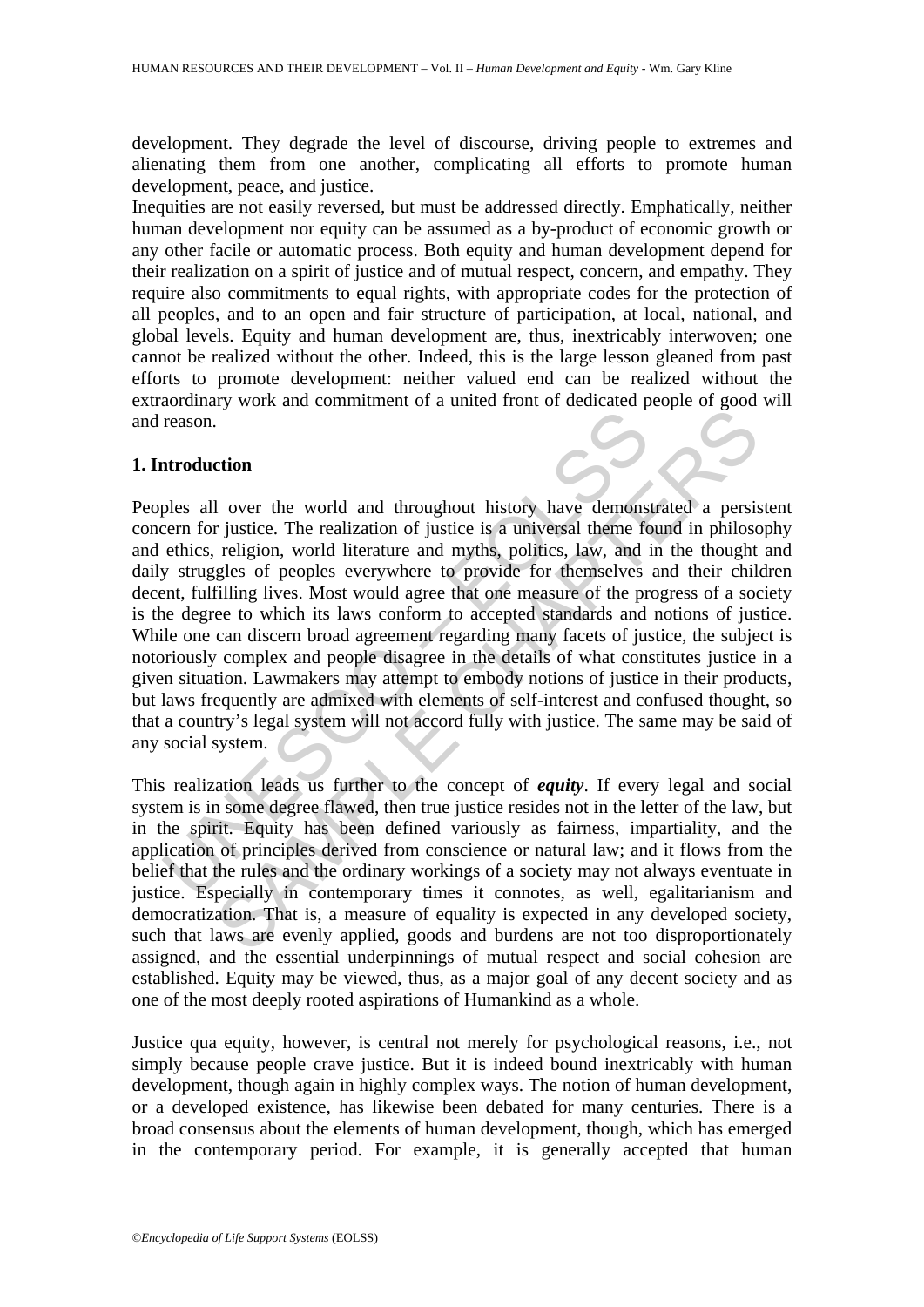development entails the opportunity to lead relatively long, healthy, and productive lives. Implicit in this are other conditions conducive to such lives. People should have adequate food for healthy diets. They should have access to decent housing, to health care, and to education facilities necessary for developing and sustaining their productive and creative potentials.

They need opportunities for meaningful work, interspersed with leisure time. Development would permit people to have and raise families in healthy and nourishing communities. They need environments that are reasonably secure for themselves and their families, insofar as security can be realized through human efforts. Such can be promoted, for example, through the extension of and firm commitment to political and human rights and freedoms in a society, and to mutual respect and the dignity of the individual. An environment conducive to human development, intent upon securing freedoms, would offer people a growing range of choices or options, within socially responsible parameters.

doms, would offer people a growing range of choices or optio<br>consible parameters.<br>Somplassis on human development should be distinguished from<br>coach, which views human development as a means to others en<br>onshive exploitati would offer people a growing range of choices or options, within soc-<br>parameters.<br>asis on human development should be distinguished from the human ca<br>which views human development as a means to others ends, often the n<br>ass This emphasis on human development should be distinguished from the human capital approach, which views human development as a means to others ends, often the more intensive exploitation of natural resources in the generation of greater wealth. On the contrary, human development is assumed here to be in itself an end. The distinction is not merely academic, however, since any approach that subordinates people to higher ends is vulnerable to arguments demonstrating how human exploitation might increase the sought after goal, such as the creation of more wealth. Rather, means that degrade human dignity and welfare must be judged as patently inconsistent with real human development. Nor can the concept of human development be reasonably or safely detached from the kernel of religious and philosophical thought of virtually every people around the globe – East and West, North and South: that the highest stage of human development assumes the spiritual, moral, or intellectual elevation of the individual, culminating in virtue or wisdom.

Measures of such qualities, however, are woefully inadequate and illusive; material measures are much easier to apply to the situation. Thus, human development is too frequently conflated with these more accessible measures of material development, often Gross National Product (GNP) or Gross Domestic Product (GDP). Because human development is not faithfully reflected in the quantitative measures, which are near at hand, they must be deemed indicators rather than true measures of development. A life of abundance does not guarantee that an individual will develop in the sense of the term as defined above. Nevertheless, the quantitative measures are illuminating and useful indicators of the direction of Humankind. They are essential tools in the formulation and evaluation of policies, and in the crystallization of the objectives of development policies. Dissatisfaction with the gross economic measures of development led to the development of alternative measures with more emphasis on social and political factors affecting the human condition.

Since 1990 the United Nations has used a broader set of measures of human development, labeled the Human Development Index (HDI), which includes the following components: life expectancy; adult literacy and gross enrollment in first, second, and third levels of schooling; and real GDP per capita, adjusted for the cost of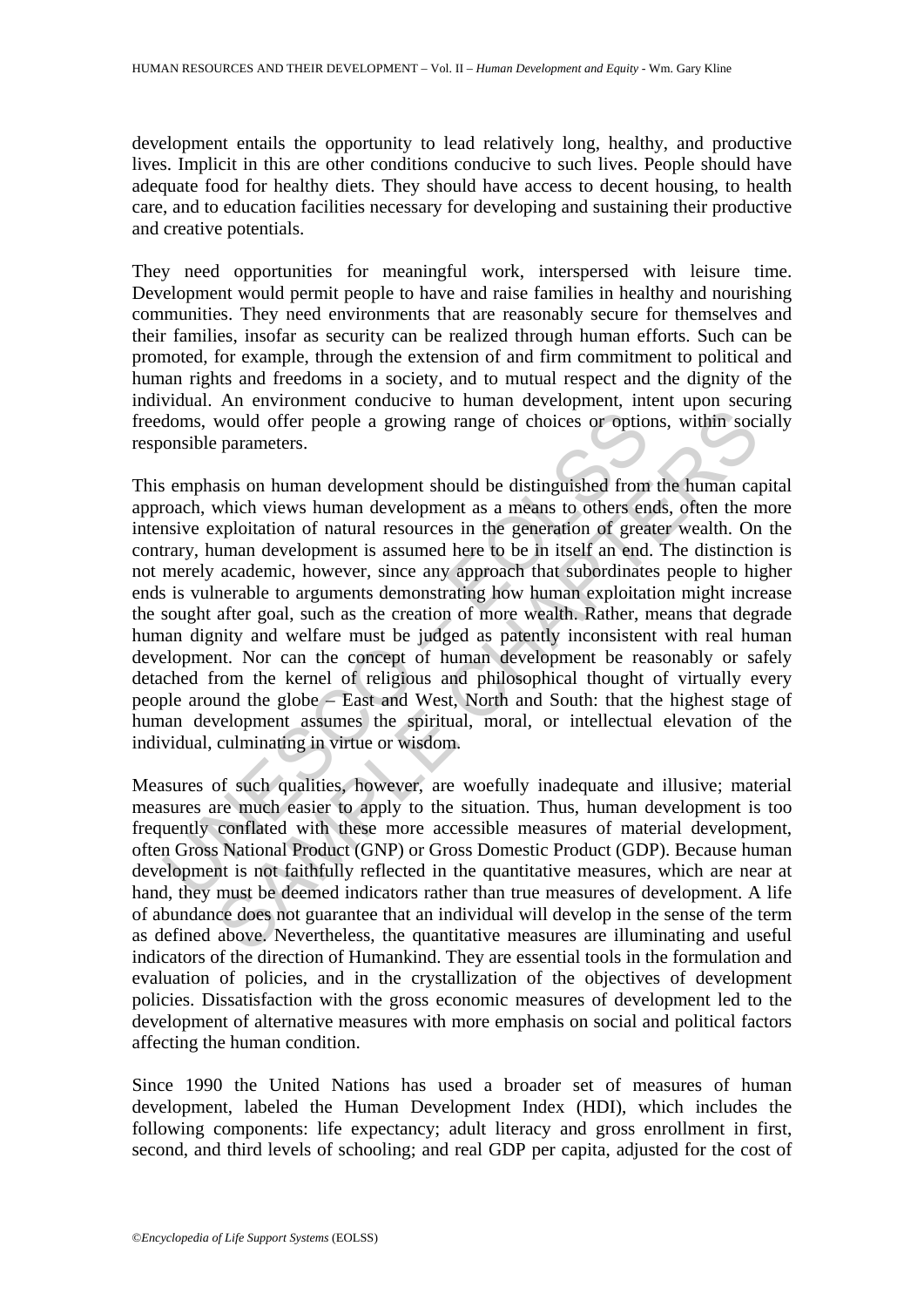living in each country (according to purchasing power parity, or PPP\$). While this remains only a rough indicator of human development, it has served to draw serious attention to a broader range of measures, which the United Nations Development Programme includes in its annual *Human Development Report*. A subtler picture of the struggle for development emerges when the wide range of economic, social, and political measures covered in this report are examined carefully. Indicators like the Gini ratio, so named for its originator, Italian economist Corrado Gini, which attempts to measure disparities, can also be useful in supplementing our understanding of human development issues.

It is clear that human development presupposes a certain level of material development, which makes life possible at all and conditions the opportunities for cultivating human talents, capacities, and potentials. That is, full human development would seem to be precluded, absent certain basic requirements like food, water, shelter, and relative peace and personal security. The flourishing of the human spirit now entails more than the basic needs, but also access to a range of resources including education, health care, and jobs and income. Upon examining such quantitative indicators as are available to us, a picture of human progress toward development emerges that is equivocal.

cluded, absent certain basic requirements like food, water, shelter,<br>personal security. The flourishing of the human spirit now ent<br>c needs, but also access to a range of resources including education<br>and income. Upon exam absent certain basic requirements like food, water, shelter, and relative palal security. The flourishing of the human spirit now entails more than b, but also access to a range of resources including education, health ear In some respects, the indicators give reasons for optimism. Over the past several decades, infant mortality and maternal mortality rates have been brought down; the *percentage* of people suffering from hunger and malnutrition has likewise been reduced. Food production per capita grew by almost one-quarter during the 1990s. Infant mortality fell by 18 per thousand and the percentage of one year olds who have been immunized went from 70 to 89. Access to education has been broadened worldwide, reflected is a 12 percent gain in the adult literacy rate – to 76 percent – during the same period. In 84 countries, including 49 in the developing world, life expectancy has risen above 70 years. Just ten years ago, only 55 countries had life expectancies of 70 or above. The economic activity rate for women rose by more than six percent during the last decade of the twentieth century. Clearly, significant accomplishments can be seen in many areas of development.

On the other hand, the absolute number of people in poverty and malnourished has remained about the same or has grown in some places. Some 800 to 900 million people are still seriously malnourished. About the same number of people are yet illiterate. The gap between the wealthy and the poor, among countries and within, has become almost a chasm and continues to grow. The richest one-fifth of the Earth's people consumes 16 times as much food as the poorest one-fifth of humanity. About a billion and a half people are expected to die before age 60. Nearly a billion people lack access to basic health care and an estimated 2.6 billion people do not have basic sanitation. The world is plagued by a set of new and familiar health problems and by social ills such as civil strife and crime. The number of people infected with human immunodeficiency virus or acquired immune deficiency syndrome (HIV/AIDS) more than doubled in the 1990s, to about 33 million. In some areas of the world, particularly countries formerly part of the Soviet Union and some countries in Sub-Saharan Africa, health indicators have deteriorated in recent years, actually resulting in declining life expectancies. Victims of wars populate the swollen numbers of refugees, now estimated at over 21 million, not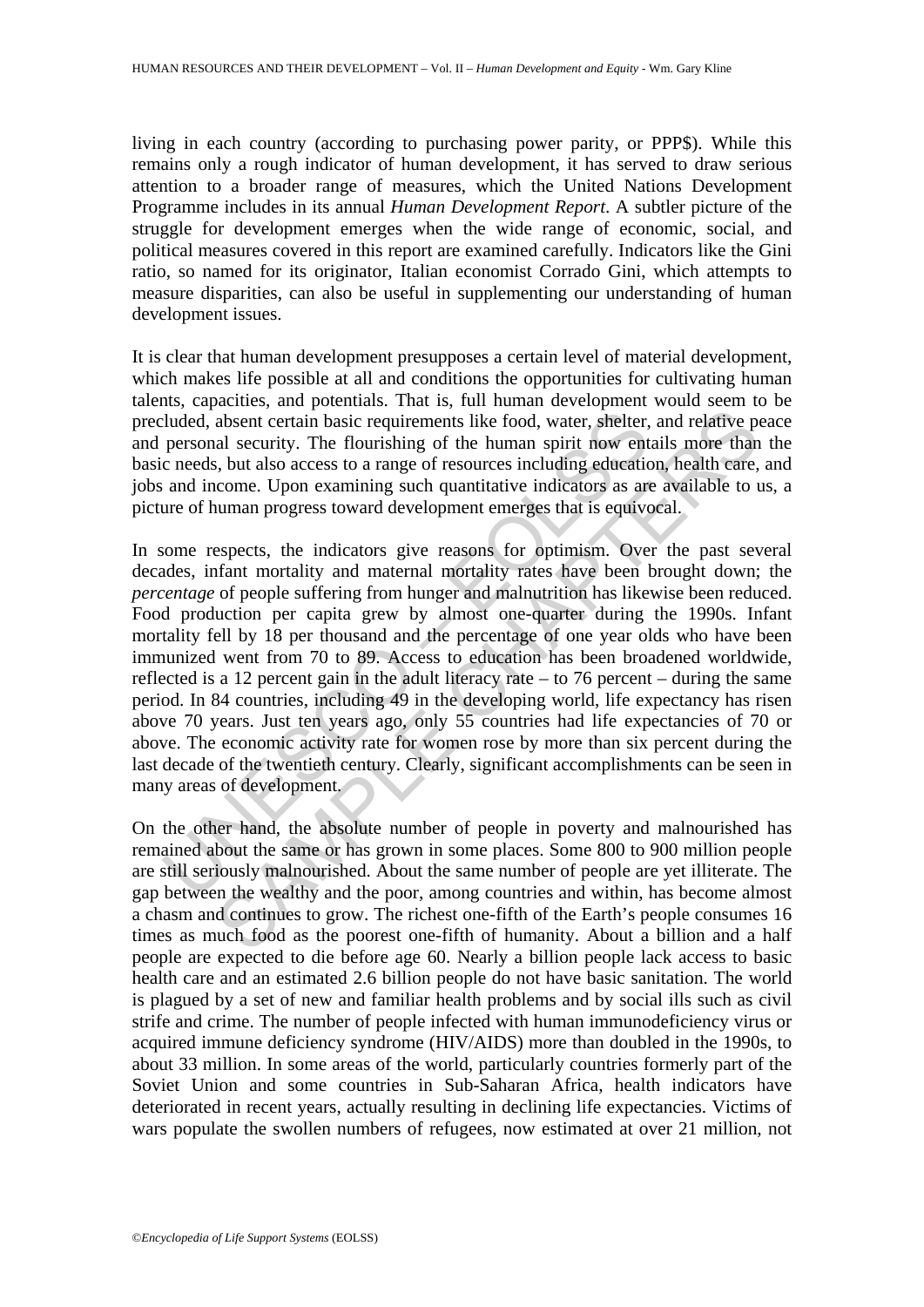| <b>Population</b><br>trends                                | <b>Total population</b><br>(millions)<br>2001<br>1975<br>2015 |         | <b>Total fertility</b><br>rate<br>$1970 -$<br>2000<br>1975<br>2005 |               | <b>Annual</b><br>population<br>growth<br>rate $(\% )$<br>1975-<br>2001-<br>2001<br>2015 |               | <b>Dependency</b><br>ratio $(\% )$<br>1997<br>2015 |      |      |
|------------------------------------------------------------|---------------------------------------------------------------|---------|--------------------------------------------------------------------|---------------|-----------------------------------------------------------------------------------------|---------------|----------------------------------------------------|------|------|
| World                                                      | 4 0 6 8                                                       | 6 1 4 8 | 7 1 9 7                                                            | 4.5           | 2.7                                                                                     | 1.6           | 1.1                                                | 59.6 | 50.6 |
| Least<br>developed<br>countries                            | 354                                                           | 684     | 942                                                                | 6.6           | 5.1                                                                                     | $2.5^{\circ}$ | 2.3                                                | 84.8 | 70.8 |
| All<br>developing<br>countries                             | 2961                                                          | 4 8 6 4 | 5 8 6 8                                                            | 5.4           | 2.9                                                                                     | 1.9           | 1.4                                                | 62.5 | 50.7 |
| High<br>income<br>countries                                | 782                                                           | 936     | 998                                                                | 2.2           | 1.7                                                                                     | 0.7           | 0.5                                                | 49.7 | 52.7 |
| Arab states                                                | 143                                                           | 290     | 390                                                                | 6.7           | 3.8                                                                                     | 2.7           | 2.1                                                | 74.3 | 57.4 |
| Central<br>$\&$<br>Eastern<br>$\&$<br>Europe<br><b>CIS</b> | 367                                                           | 410     | 398                                                                | $2.5^{\circ}$ | 1.4 <sub>2</sub>                                                                        | 0.5           | 0.2                                                | 51.2 | 44.7 |
| Latin<br>America &<br>Caribbean                            | 318                                                           | 523     | 623                                                                | 5.1           | 2.5                                                                                     | 1.9           | 1.3                                                | 61.5 | 50.2 |
| South Asia                                                 | 842                                                           | 1455    | 1805                                                               | 5.6           | 3.3                                                                                     | 2.1           | 1.6                                                | 68.1 | 49.8 |
| Asia<br>East<br>$\&$<br>the<br>Pacific                     | 1311                                                          | 1 900   | 2 1 2 5                                                            | 5.0           | 2.0                                                                                     | 1.4           | 0.8                                                | 60.0 | 45.8 |
| $Sub-$<br>Saharan<br>Africa                                | 306                                                           | 626     | 843                                                                | 6.8           | 5.4                                                                                     | 2.8           | 2.1                                                | 91.4 | 77.6 |
| Source: Human Development Report 2003                      |                                                               |         |                                                                    |               |                                                                                         |               |                                                    |      |      |

including the 30 million classified as "internally displaced persons." So while progress is evident in many respects, the distance yet to travel is daunting and substantial.

## Table 1: Population Trends

### **2. The Distribution of Goods Within and Between Societies**

Questions of equity have become increasingly central to continued human development and progress, though. Equity, as indicated above, is essentially a question of distributive justice. What is "fair" or "just" is, in some degree, a subjective evaluation. But a combination of common sense, logic, reflection, and empathy often directs Humankind to a shared sensibility. Moreover, it is here posited that any distribution of benefits and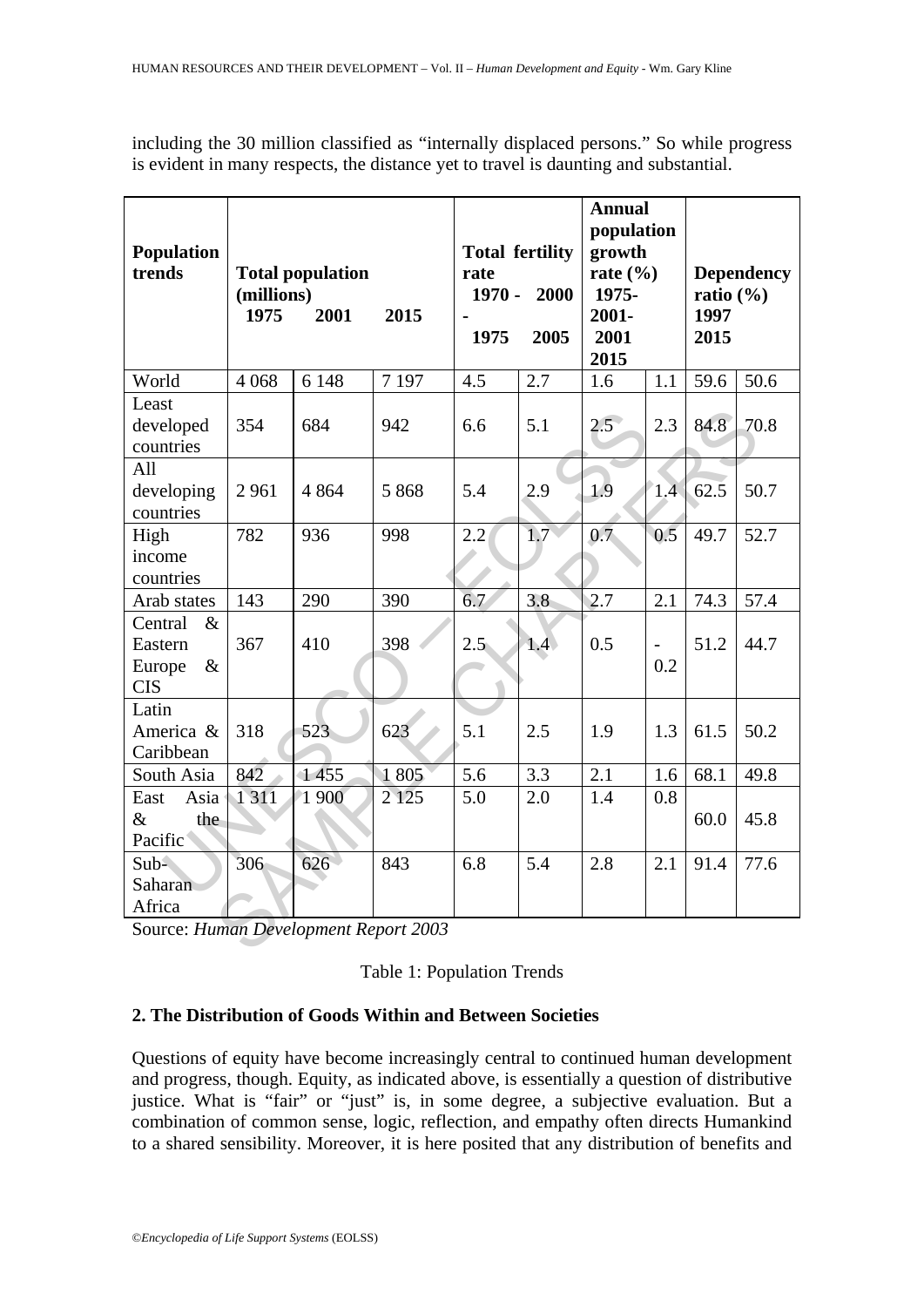burdens that significantly undermines human development and well being in general must be deemed inequitable. This follows from the assumption that human development is an end in itself, rather than a means to other goals, and any social, political, economic, or other arrangements that hamper such development are consequently contraindicated. The data that serve as gauges of equity and human development, and which are increasingly abundant, accessible, and suggestive, therefore should be more carefully scrutinized.

- -
- -
- -

TO ACCESS ALL THE **25 PAGES** OF THIS CHAPTER, Visit: http://www.eolss.net/Eolss-sampleAllChapter.aspx

#### **Bibliography**

**TO ACCESS ALL THE 25 PAGES OF THIS CHANGES**<br>Visit: http://www.eolss.net/Eolss-sampleAllChapte<br>iography<br>sist.: http://www.eolss.net/Eolss-sampleAllChapte<br>iography<br>sist. G. (2001). *Distribution and Development:* A *New Loo* CO ACCESS ALL THE 25 PAGES OF THIS CHAPTER,<br>Visit:  $\frac{http://www.eolss.net/Eolss-sampleAllChapter aspx}{http://www.eolss.net/Eolss-sampleAllChapter aspx}$ <br>To<br>O(1). Distribution and Development: A New Look at the Developing World. New Youndation. [The author studies the linkages and ef Fields, G. (2001). *Distribution and Development: A New Look at the Developing World*. New York: Russell Sage Foundation. [The author studies the linkages and effects of economic growth on issues of income distribution and mobility, poverty, and the quality of life, and he offers case examples from Asia and Latin America]

Food and Agriculture Organization. (2002). *The State of Food Insecurity in the World*. Rome: FAO (available at http://www.fao.org/docrep/005/y7352e/y7352e00.htm). [The FAO issues annual reports with analysis and an abundance of statistics on the state of world agriculture, food production, nutrition, land use, rural labor, and other important indicators of distribution]

Galbraith, J.K. and Berner, M., eds. (2001). *Inequality and Industrial Change: A Global View*. Cambridge: Cambridge University Press. [This book offers a thoughtful collection of essays focused on the complex ways in which industrialization, development, and inequality are related]

Hewitt, T., Johnson, H., and Wield, D. (1993). *Industrialization and Development*. Oxford: Oxford University Press. [This work considers various trends and theories of development and the effects on gender relations, the environment, technology, and culture, among other dimensions]

Kent, G. (1984). *The Political Economy of Hunger: The Silent Holocaust*. New York: Praeger Publishers. [Malnutrition and hunger are powerful expressions of world inequities, and the author of this book offers an insightful analysis of how global forces contribute to exacerbate these serious problems]

Kiely, R. (1998). *Industrialization and Development: A Comparative Analysis*. London: UCL Press, Ltd. [The author examines competing notions of industrialization and offers case studies from particular countries to draw conclusions]

Lipton, M. (1977). *Why Poor People Stay Poor: A Study of Urban Bias in World Development*. Cambridge: Harvard University Press. [This is a classic look at a continuing problem, urban bias in most development strategies from which stems much of the inequality we see in the world]

Maddison, A. (2001). *The World Economy: A Millennial Perspective*. Paris: OECD Development Centre. [This work is a useful compendium of information to help the reader get an overview of long-range, world economic development and growth, and to see patterns and linkages between economies]

Milanovic, B. (1999). *True World Income Distribution, 1988 and 1993: First Calculation Based on Household Surveys Alone*. Washington, D.C.: World Bank. [As the name of the work clearly suggests, this study provides a realistic and alarming appraisal of the growth of world inequality based on extensive household surveys]